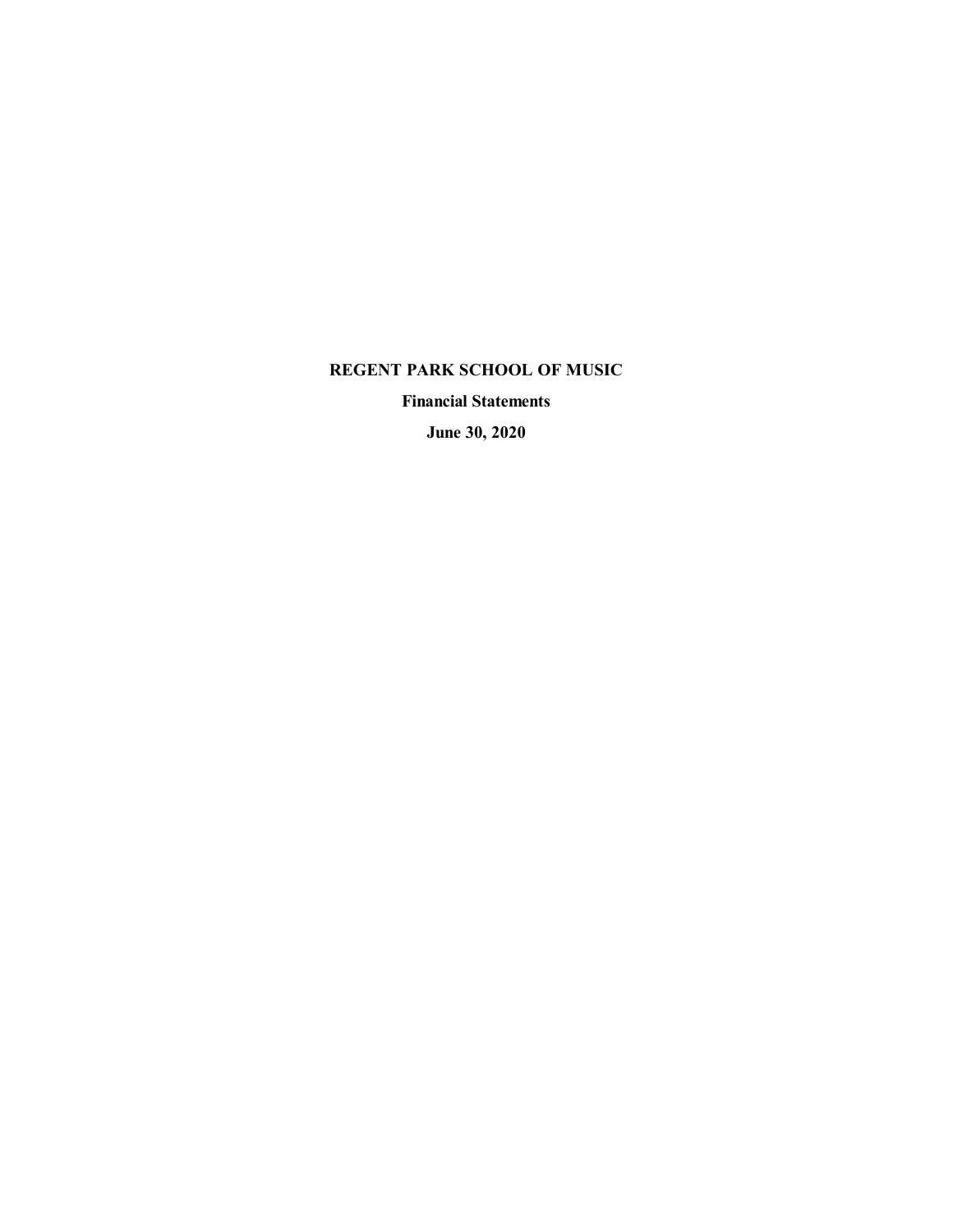# **REGENT PARK SCHOOL OF MUSIC Index to Financial Statements Year Ended June 30, 2020**

|                                                   | Page     |
|---------------------------------------------------|----------|
| <b>INDEPENDENT AUDITOR'S REPORT</b>               | $1 - 2$  |
| <b>FINANCIAL STATEMENTS</b>                       |          |
| <b>Statement of Financial Position</b>            | 3        |
| Statement of Operations and Changes in Net Assets | 4        |
| Statement of Cash Flows                           |          |
| Notes to Financial Statements                     | $6 - 10$ |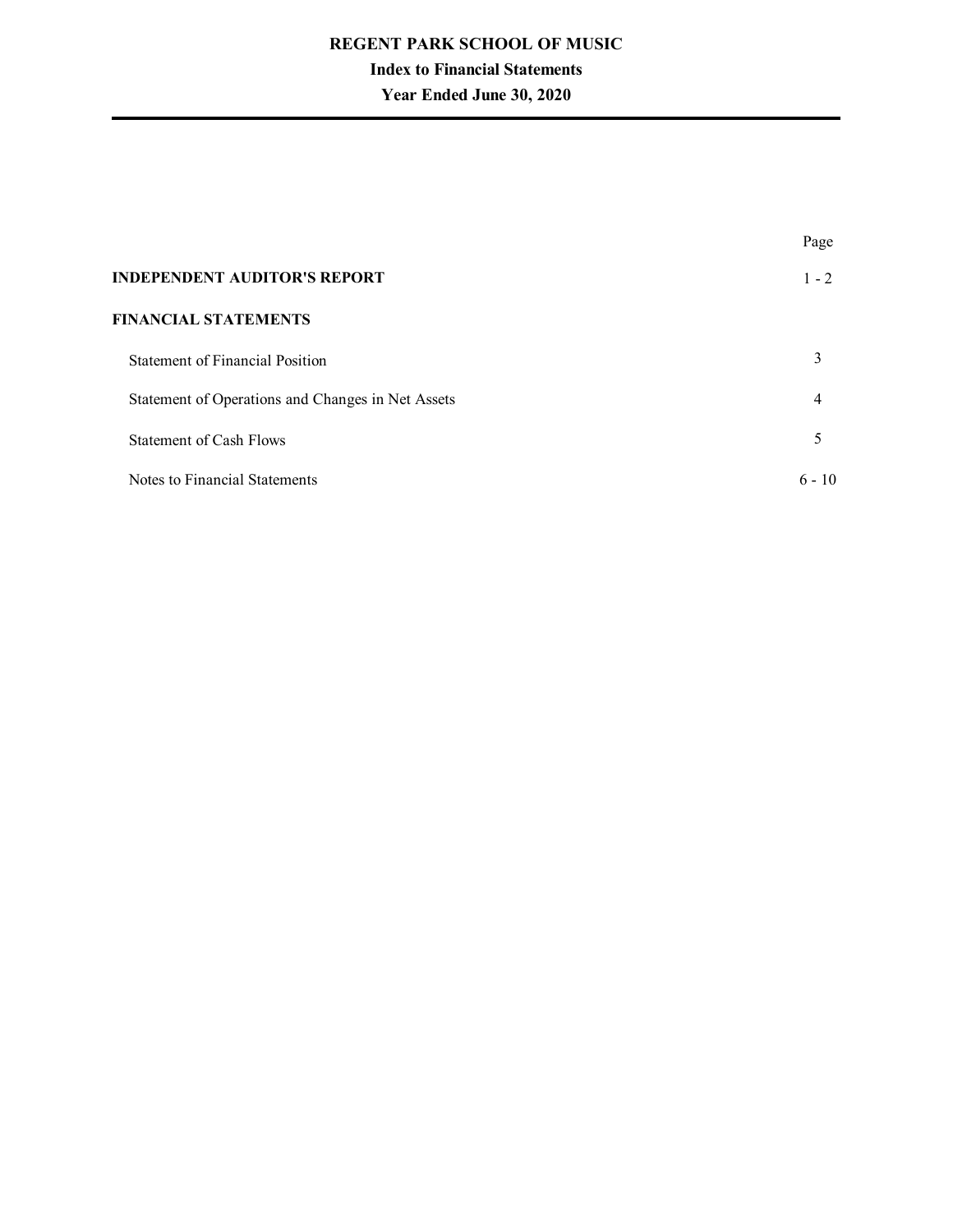Professional Corporation, CPAs Tax | Audit | Advisory

# **INDEPENDENT AUDITOR'S REPORT**

To the Members of Regent Park School of Music

### *Opinion*

We have audited the financial statements of Regent Park School of Music (the "School"), which comprise the statement of financial position as at June 30, 2020, and the statements of operations and changes in net assets and cash flows for the year then ended, and notes to the financial statements, including a summary of significant accounting policies.

In our opinion, the accompanying financial statements present fairly, in all material respects, the financial position of the School as at June 30, 2020, and the results of its operations and its cash flows for the year then ended in accordance with Canadian accounting standards for not-for-profit organizations.

### *Basis for Opinion*

We conducted our audit in accordance with Canadian generally accepted auditing standards. Our responsibilities under those standards are further described in the *Auditor's Responsibilities for the Audit of the Financial Statements* section of our report. We are independent of the School in accordance with the ethical requirements that are relevant to our audit of the financial statements in Canada, and we have fulfilled our other ethical responsibilities in accordance with those requirements. We believe that the audit evidence we have obtained is sufficient and appropriate to provide a basis for our opinion.

### *Responsibilities of Management and Those Charged with Governance for the Financial Statements*

Management is responsible for the preparation and fair presentation of the financial statements in accordance with Canadian accounting standards for not-for-profit organizations, and for such internal control as management determines is necessary to enable the preparation of financial statements that are free from material misstatement, whether due to fraud or error.

In preparing the financial statements, management is responsible for assessing the School's ability to continue as a going concern, disclosing, as applicable, matters relating to going concern and using the going concern basis of accounting unless management either intends to liquidate the School or to cease operations, or has no realistic alternative but to do so.

Those charged with governance are responsible for overseeing the School's financial reporting process.

### *Auditor's Responsibilities for the Audit of the Financial Statements*

Our objectives are to obtain reasonable assurance about whether the financial statements as a whole are free from material misstatement, whether due to fraud or error, and to issue an auditor's report that includes our opinion. Reasonable assurance is a high level of assurance, but is not a guarantee that an audit conducted in accordance with Canadian generally accepted auditing standards will always detect a material misstatement when it exists.

*(continues)*

1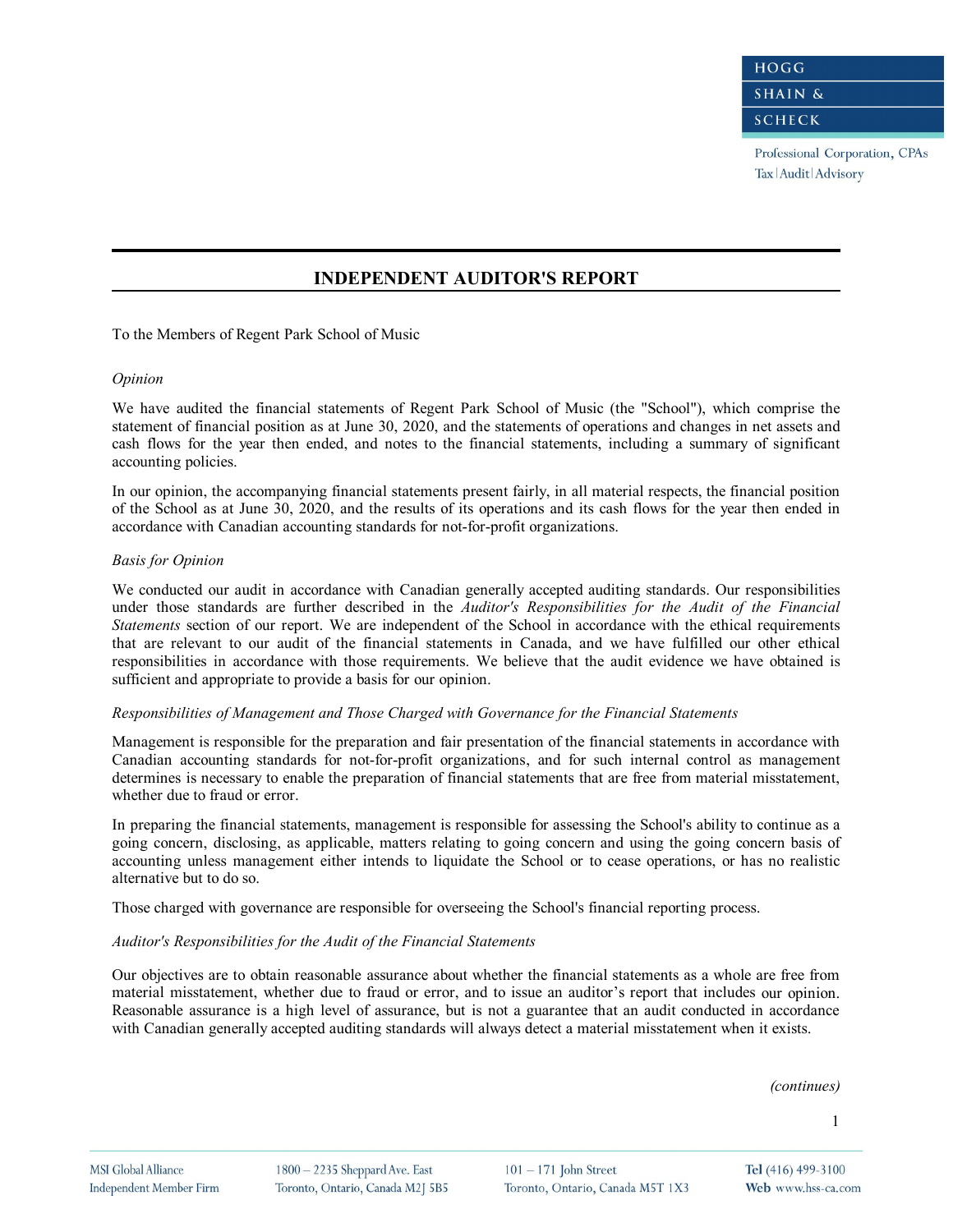Independent Auditor's Report to the Members of Regent Park School of Music *(continued)*

Misstatements can arise from fraud or error and are considered material if, individually or in the aggregate, they could reasonably be expected to influence the economic decisions of users taken on the basis of these financial statements.

As part of an audit in accordance with Canadian generally accepted auditing standards, we exercise professional judgment and maintain professional skepticism throughout the audit. We also:

- <sup>l</sup> Identify and assess the risks of material misstatement of the financial statements, whether due to fraud or error, design and perform audit procedures responsive to those risks, and obtain audit evidence that is sufficient and appropriate to provide a basis for our opinion. The risk of not detecting a material misstatement resulting from fraud is higher than for one resulting from error, as fraud may involve collusion, forgery, intentional omissions, misrepresentations, or the override of internal control.
- Obtain an understanding of internal control relevant to the audit in order to design audit procedures that are appropriate in the circumstances, but not for the purpose of expressing an opinion on the effectiveness of the School's internal control.
- <sup>l</sup> Evaluate the appropriateness of accounting policies used and the reasonableness of accounting estimates and related disclosures made by management.
- Conclude on the appropriateness of management's use of the going concern basis of accounting and, based on the audit evidence obtained, whether a material uncertainty exists related to events or conditions that may cast significant doubt on the School's ability to continue as a going concern. If we conclude that a material uncertainty exists, we are required to draw attention in our auditor's report to the related disclosures in the financial statements or, if such disclosures are inadequate, to modify our opinion. Our conclusions are based on the audit evidence obtained up to the date of our auditor's report. However, future events or conditions may cause the School to cease to continue as a going concern.
- <sup>l</sup> Evaluate the overall presentation, structure and content of the financial statements, including the disclosures, and whether the financial statements represent the underlying transactions and events in a manner that achieves fair presentation.

We communicate with those charged with governance regarding, among other matters, the planned scope and timing of the audit and significant audit findings, including any significant deficiencies in internal control that we identify during our audit.

Toronto, Ontario November 18, 2020 *Hogg, Shain & Scheck PC*

Authorized to practise public accounting by the Chartered Professional Accountants of Ontario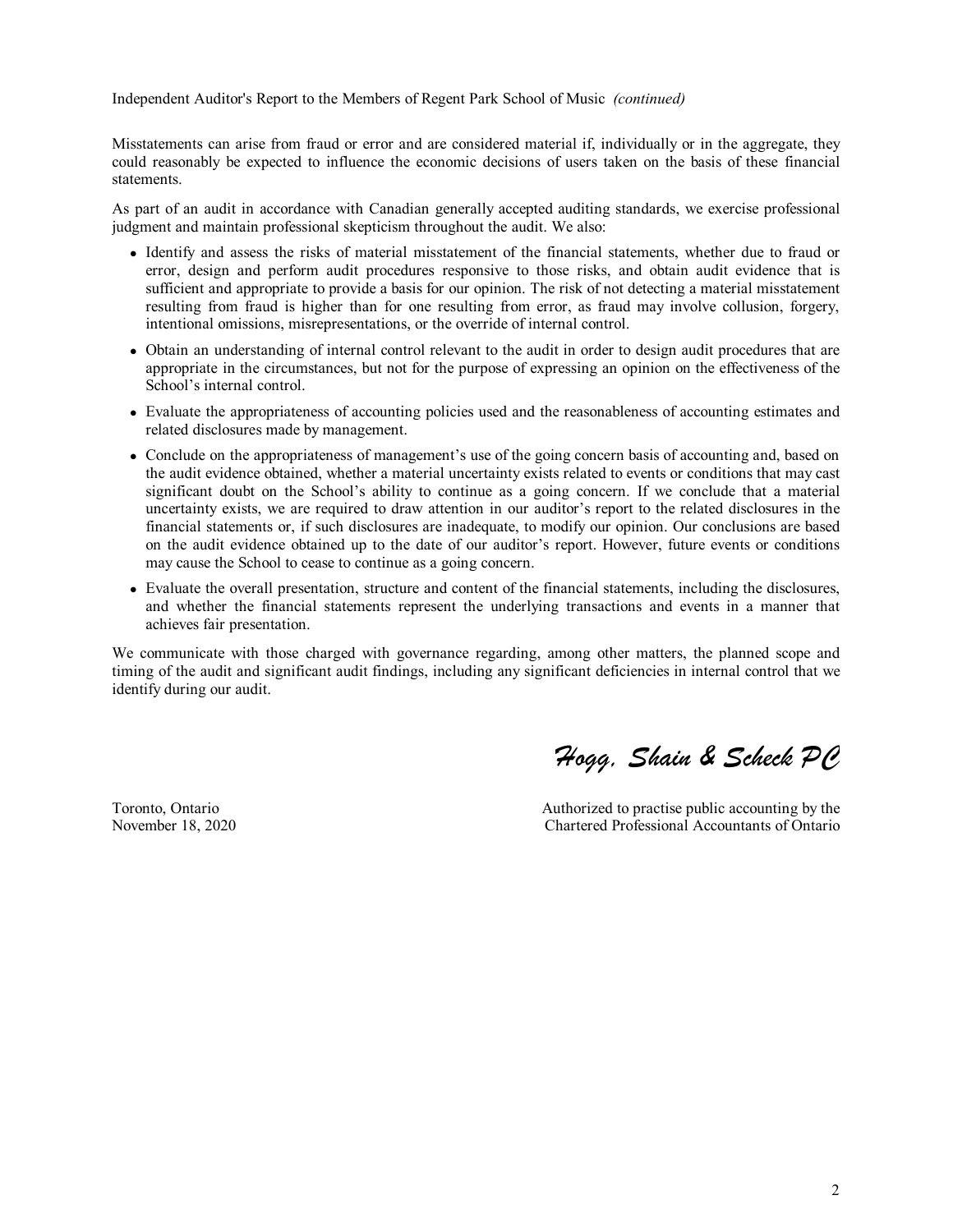## **Statement of Financial Position**

**As at June 30, 2020**

|                                                          | 2020          |               | 2019    |
|----------------------------------------------------------|---------------|---------------|---------|
| <b>ASSETS</b>                                            |               |               |         |
| <b>CURRENT</b>                                           |               |               |         |
| Cash                                                     | \$<br>217,016 | $\mathcal{S}$ | 146,292 |
| Accounts receivable                                      |               |               | 3,076   |
| Harmonized Sales Tax recoverable                         | 24,906        |               | 26,161  |
| Prepaid expenses and deposits                            | 18,181        |               | 8,245   |
| Due from Regent Park School of Music Foundation (Note 8) | 50,702        |               | 16,885  |
|                                                          | 310,805       |               | 200,659 |
| <b>CAPITAL ASSETS</b> (Note 3)                           | 11,189        |               | 8,404   |
|                                                          | \$<br>321,994 | \$            | 209,063 |
|                                                          |               |               |         |
| <b>LIABILITIES</b>                                       |               |               |         |
| <b>CURRENT</b>                                           |               |               |         |
| Accounts payable and accrued liabilities (Note 4)        | \$<br>107,889 | $\mathcal{S}$ | 51,556  |
| Deferred revenues (Note 5)                               | 60,231        |               | 4,440   |
|                                                          | 168,120       |               | 55,996  |
| DEFERRED CONTRIBUTIONS FOR CAPITAL ASSET                 |               |               |         |
| <b>PURCHASES</b> (Note 6)                                | 846           |               | 1,209   |
|                                                          | 168,966       |               | 57,205  |
|                                                          |               |               |         |
| <b>NET ASSETS</b>                                        |               |               |         |
| <b>INVESTED IN CAPITAL ASSETS</b>                        | 10,343        |               | 7,195   |
| <b>UNRESTRICTED</b>                                      | 142,685       |               | 144,663 |
|                                                          | 153,028       |               | 151,858 |
|                                                          | \$<br>321,994 | \$            | 209,063 |
|                                                          |               |               |         |

**COMMITMENT** *(Note 10)*

**APPROVED ON BEHALF OF THE BOARD**

\_\_\_\_\_\_\_\_\_\_\_\_\_\_\_\_\_\_\_\_\_\_\_\_\_\_\_\_\_ *Director* \_\_\_\_\_\_\_\_\_\_\_\_\_\_\_\_\_\_\_\_\_\_\_\_\_\_\_\_\_ *Director*

*See the accompanying notes to these financial statements*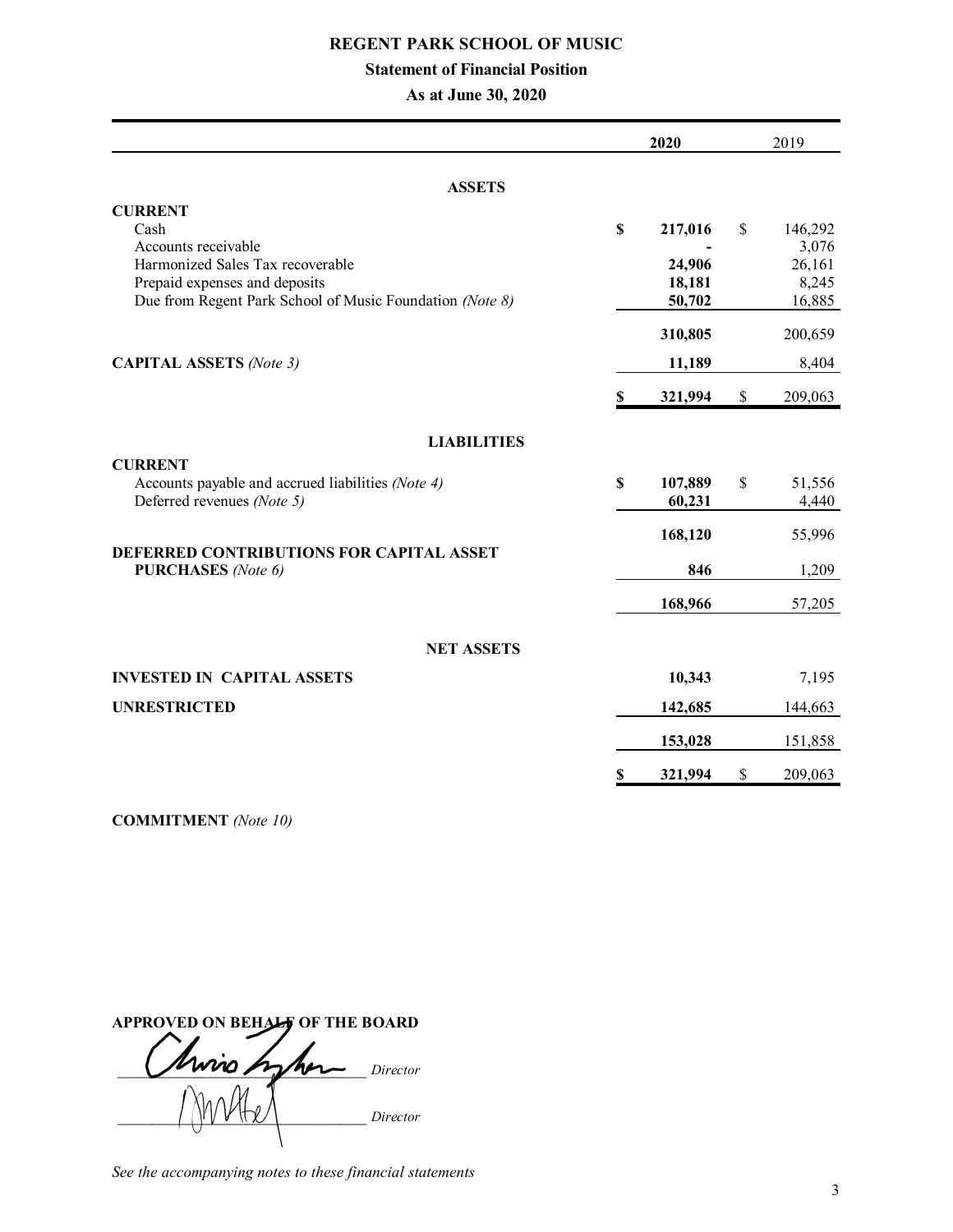## **Statement of Operations and Changes in Net Assets**

**Year Ended June 30, 2020**

|                                                                    |             | 2020      |              | 2019      |
|--------------------------------------------------------------------|-------------|-----------|--------------|-----------|
| <b>REVENUES</b>                                                    |             |           |              |           |
| Contributions from Regent Park School of Music Foundation (Note 8) | $\mathbf S$ | 1,240,698 | $\mathbb{S}$ | 1,055,008 |
| Government grants (Note 7)                                         |             | 248,024   |              | 218,564   |
| Tuition fees and performances                                      |             | 51,858    |              | 99,641    |
| Temporary Wage Subsidy (Note 12)                                   |             | 25,000    |              |           |
| Donation and other                                                 |             | 3,289     |              | 7,253     |
| Amortization of deferred contributions for capital asset           |             |           |              |           |
| purchases (Note 6)                                                 |             | 363       |              | 519       |
|                                                                    |             |           |              |           |
|                                                                    |             | 1,569,232 |              | 1,380,985 |
| <b>EXPENSES</b>                                                    |             |           |              |           |
| Teacher and program administration salaries and benefits           |             | 1,403,491 |              | 1,210,266 |
| Instrument, exam, recital and related program delivery             |             | 81,310    |              | 111,552   |
| Occupancy, utilities and equipment (Note 10)                       |             | 79,824    |              | 56,073    |
| Amortization of capital assets                                     |             | 3,437     |              | 2,061     |
|                                                                    |             | 1,568,062 |              | 1,379,952 |
|                                                                    |             |           |              |           |
| <b>EXCESS OF REVENUES OVER EXPENSES</b>                            |             | 1,170     |              | 1,033     |
| <b>NET ASSETS - BEGINNING OF YEAR</b>                              |             | 151,858   |              | 150,825   |
| <b>NET ASSETS - END OF YEAR</b>                                    | S           | 153,028   | \$           | 151,858   |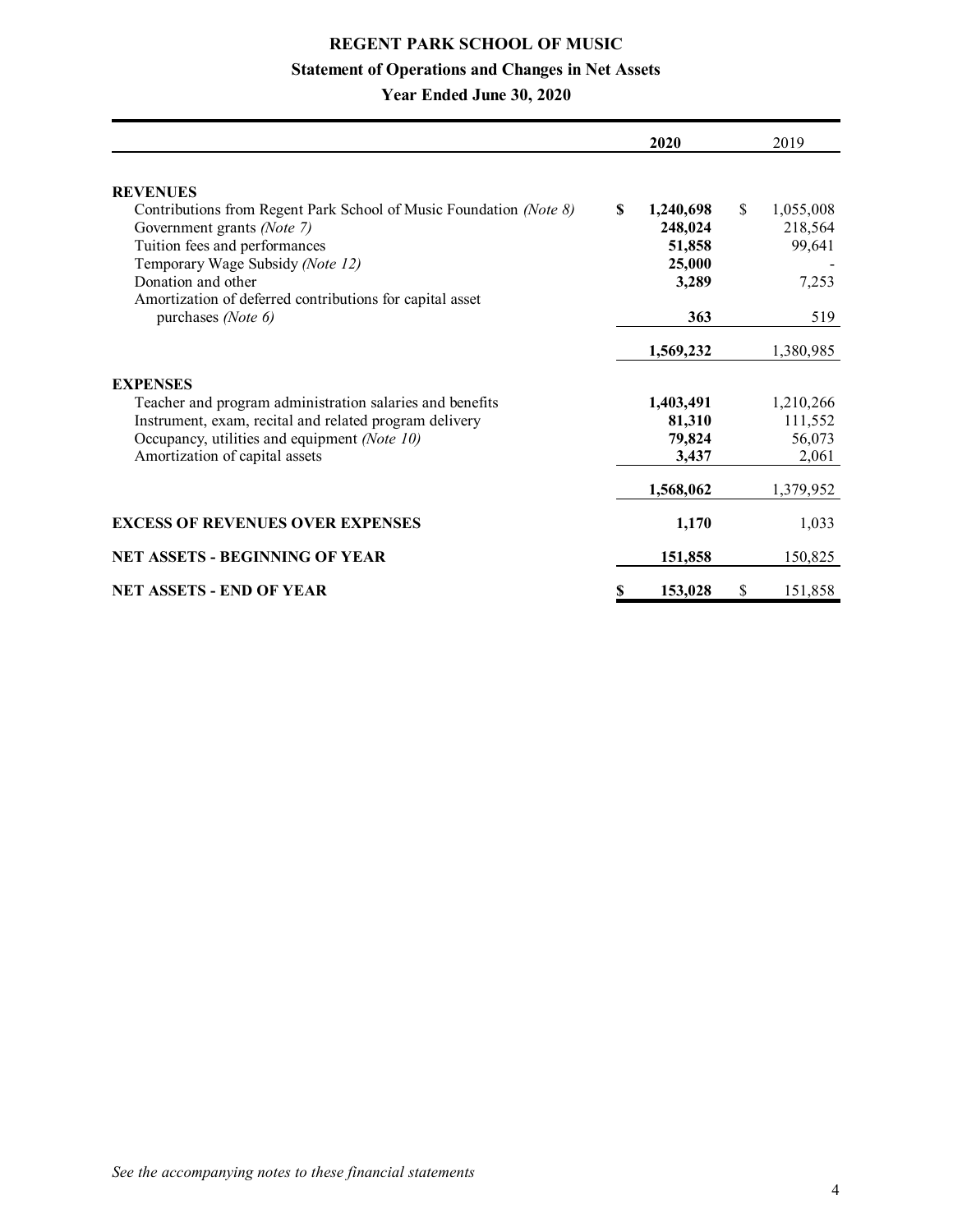# **Statement of Cash Flows**

**Year Ended June 30, 2020**

|                                                                    | 2020 |           | 2019 |          |
|--------------------------------------------------------------------|------|-----------|------|----------|
| <b>OPERATING ACTIVITIES</b>                                        |      |           |      |          |
| Excess of revenues over expenses                                   | \$   | 1,170     | \$   | 1,033    |
| Add (deduct) items not affecting cash:                             |      |           |      |          |
| Amortization of capital assets                                     |      | 3,437     |      | 2,061    |
| Amortization of deferred contributions for capital asset purchases |      | (363)     |      | (519)    |
|                                                                    |      | 4,244     |      | 2,575    |
| Changes in non-cash working capital:                               |      |           |      |          |
| Accounts receivable                                                |      | 3,076     |      | 11,068   |
| Harmonized Sales Tax recoverable                                   |      | 1,255     |      | (7, 564) |
| Prepaid expenses and deposits                                      |      | (9,936)   |      | (3,314)  |
| Due from Regent Park School of Music Foundation                    |      | (33, 817) |      | 19,869   |
| Accounts payable and accrued liabilities                           |      | 56,333    |      | 3,738    |
| Deferred revenues                                                  |      | 55,791    |      | 400      |
|                                                                    |      | 72,702    |      | 24,197   |
| Cash flows from operating activities                               |      | 76,946    |      | 26,772   |
| <b>INVESTING ACTIVITY</b>                                          |      |           |      |          |
| Purchase of capital assets                                         |      | (6, 222)  |      | (4,785)  |
| <b>INCREASE IN CASH</b>                                            |      | 70,724    |      | 21,987   |
| <b>CASH - BEGINNING OF YEAR</b>                                    |      | 146,292   |      | 124,305  |
| <b>CASH - END OF YEAR</b>                                          | \$   | 217,016   | \$   | 146,292  |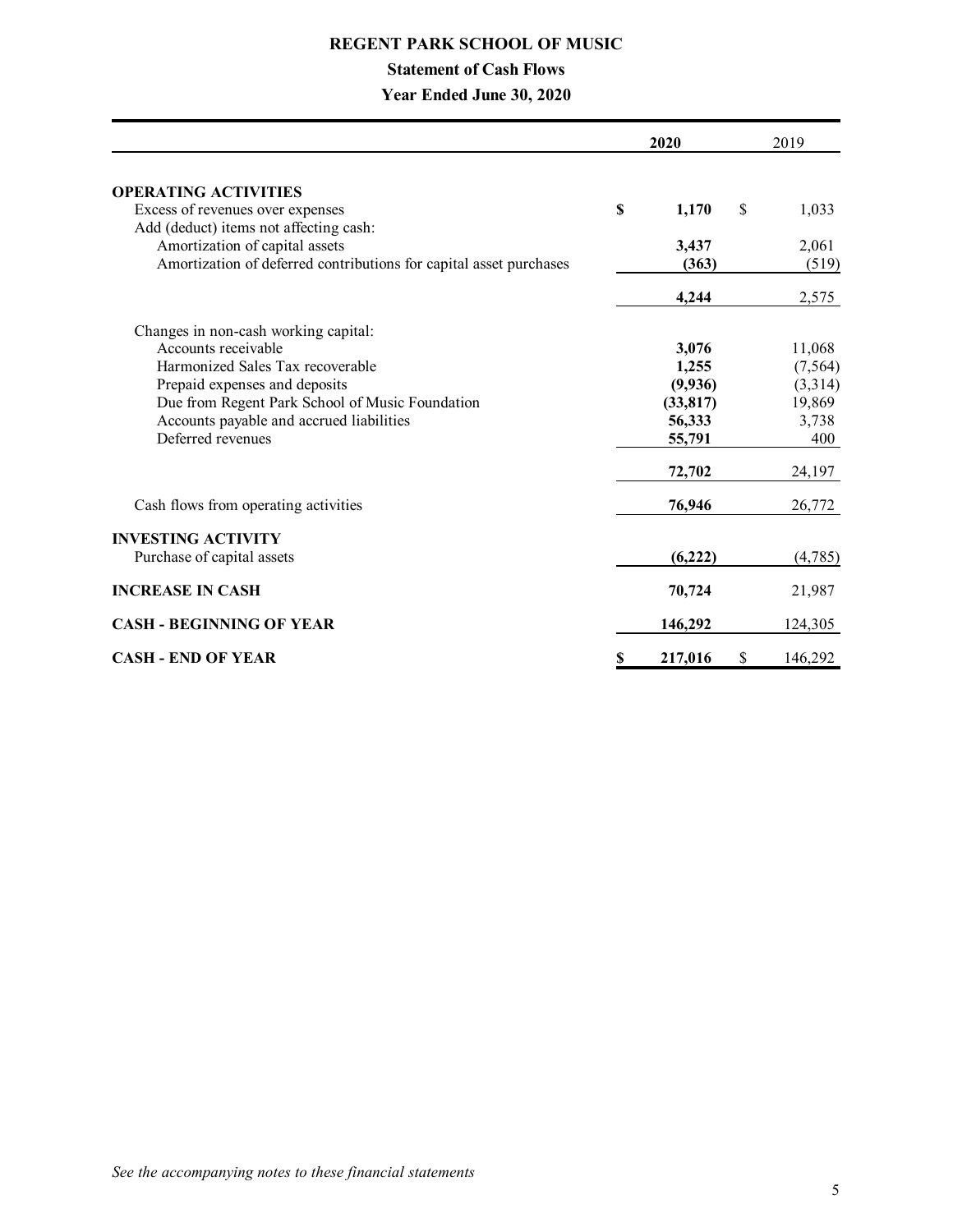### **Year Ended June 30, 2020**

### **1. ORGANIZATION AND OPERATIONS**

Regent Park School of Music ("School") is a not-for-profit organization incorporated without share capital on March 19, 1999 under the Canada Corporations Act. The School was continued under the Canada Not-for-Profit Corporations Act in October 2014.

The objectives of the School are to help Toronto youth, facing financial and other barriers, to thrive through high quality music education.

The School is a registered charity under the Income Tax Act (Canada) and, as such, is exempt from income taxes, provided certain disbursement and other requirements are met.

#### **2. SUMMARY OF SIGNIFICANT ACCOUNTING POLICIES**

#### Basis of presentation

These financial statements are the representation of management and have been prepared in accordance with Canadian accounting standards for not-for-profit organizations in Part III of the CPA Canada Handbook.

#### Revenue recognition

The School follows the deferral method of accounting for contributions.

Unrestricted contributions are recognized as revenues in the year received or receivable if the amount to be received can be reasonably estimated and collection is reasonably assured.

Contributions explicitly and implicitly restricted by the donor, including government grants, are deferred when received and recognized as revenues in the year in which the related activity takes place and expenses are incurred.

Contributions received for the purchase of capital assets with a finite life are initially deferred and then amortized as revenues on the same basis as the related capital assets are amortized.

Tuition fees and other performance-related revenues are recognized when received or receivable upon substantial completion of the performance or program, provided that the amount to be received can be reasonably estimated and collection is reasonably assured.

Donated materials and services not normally purchased by the School are not recorded in the accounts.

#### Financial instruments

The School initially measures its financial assets and financial liabilities at fair value. It subsequently measures all its financial assets and financial liabilities at amortized cost.

The financial assets subsequently measured at amortized cost include cash, accounts receivable and due from Regent Park School of Music Foundation. The financial liability subsequently measured at amortized cost includes accounts payable.

*(continues)*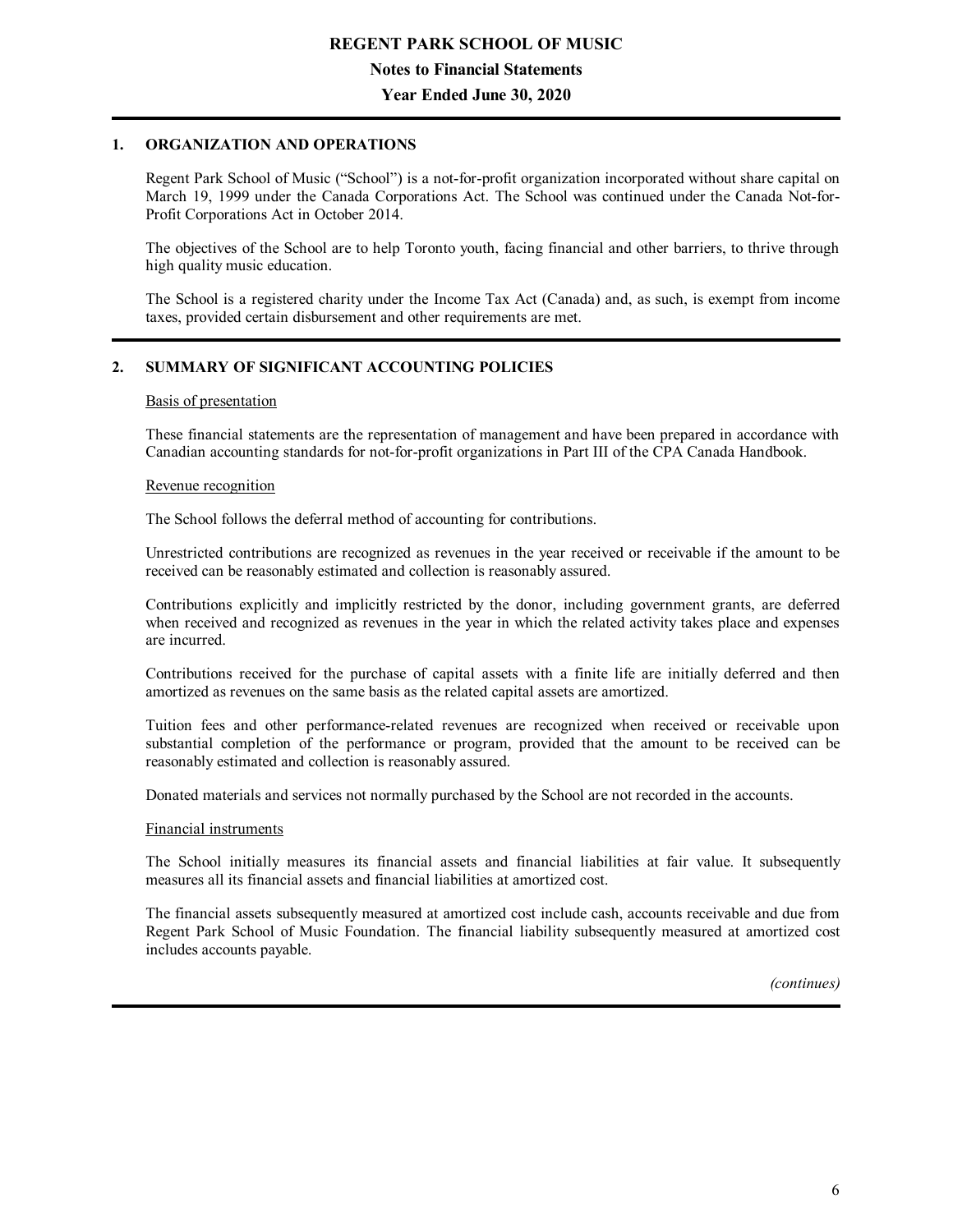### **Year Ended June 30, 2020**

### **2. SUMMARY OF SIGNIFICANT ACCOUNTING POLICIES** *(continued)*

### Capital assets

Purchased capital assets are recorded at cost. Amortization is provided annually at rates determined to charge the cost of the assets to operations over their estimated useful lives as follows:

| Musical instruments     | $30\%$     | declining balance method |
|-------------------------|------------|--------------------------|
| Computer equipment      | 30%        | declining balance method |
| Furniture and equipment | <b>20%</b> | declining balance method |

Amortization in the year of addition and disposition is provided at one-half of the normal annual rates.

#### Measurement uncertainty

The preparation of financial statements in conformity with Canadian accounting standards for not-for-profit organizations requires management to make estimates and assumptions that affect the reported amounts of assets and liabilities at the date of the financial statements and the reported amounts of revenues and expenses during the year. Actual results could differ from those estimates. Estimates exist with respect to the useful life of capital assets for amortization purposes.

### **3. CAPITAL ASSETS**

|                                                                      |   | Cost                     |              | Accumulated<br>amortization |     | 2020<br>Net book<br>value |    | 2019<br>Net book<br>value |
|----------------------------------------------------------------------|---|--------------------------|--------------|-----------------------------|-----|---------------------------|----|---------------------------|
| Musical instruments<br>Computer equipment<br>Furniture and equipment | S | 136,982<br>16,792<br>769 | <sup>S</sup> | 131,753<br>10,977<br>624    |     | 5,229<br>5,815<br>145     | \$ | 3,590<br>4,632<br>182     |
|                                                                      |   | 154,543                  |              | 143,354                     | - S | 11,189                    | S  | 8,404                     |

### **4. ACCOUNTS PAYABLE AND ACCRUED LIABILITIES**

Accounts payable and accrued liabilities at June 30, 2020 includes \$11,431 (2019 - \$8,202) in government remittances payable.

### **5. DEFERRED REVENUES**

The continuity of deferred revenues is as follows:

|                                                                                                                             | 2020                        | 2019                      |
|-----------------------------------------------------------------------------------------------------------------------------|-----------------------------|---------------------------|
| Balance, beginning of year<br>Add: amounts received during the year<br>Less: amounts recognized as revenues during the year | 4.440<br>60,231<br>(4, 440) | 4,040<br>4,440<br>(4,040) |
| Balance, end of year                                                                                                        | 60,231                      | 4,440                     |
|                                                                                                                             |                             |                           |

*(continues)*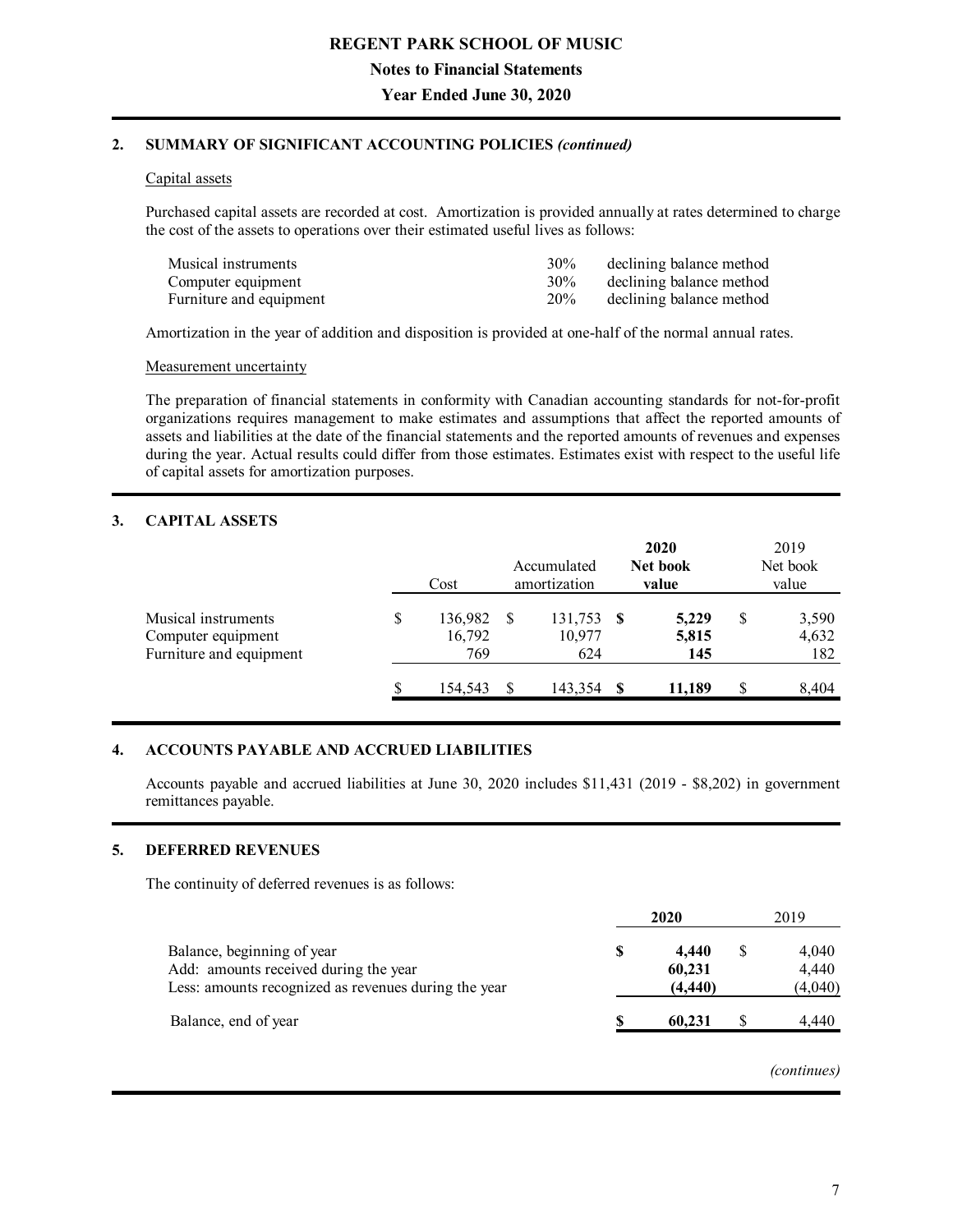# **Notes to Financial Statements**

**Year Ended June 30, 2020**

| 5. | <b>DEFERRED REVENUES (continued)</b>                                                               |    |                  |   |       |
|----|----------------------------------------------------------------------------------------------------|----|------------------|---|-------|
|    |                                                                                                    |    | 2020             |   | 2019  |
|    | At June 30, deferred revenues consists of the following:                                           |    |                  |   |       |
|    | Ontario Arts Council - operating grant*<br>Toronto Arts Council - operating grant*<br>Tuition fees | S  | 30,231<br>30,000 | S | 4,440 |
|    |                                                                                                    | \$ | 60,231           | S | 4,440 |

\*Operating grants designated for fiscal 2021 released in advance by the Councils due to Covid 19.

### **6. DEFERRED CONTRIBUTIONS FOR CAPITAL ASSET PURCHASES**

Capital asset contributions are deferred and amortized to revenues on the same basis as the related capital asset is amortized. Details of deferred capital asset contributions activity during the year are as follows:

|                                                                                    | <b>2020</b>    |   | 2019           |
|------------------------------------------------------------------------------------|----------------|---|----------------|
| Balance, beginning of year<br>Less: amounts recognized as revenues during the year | 1.209<br>(363) | S | 1.728<br>(519) |
| Balance, end of year                                                               | 846            |   | .209           |

### **7. GOVERNMENT GRANTS**

Government grants revenues consist of:

|                                                                                                         |   | 2020    |   | 2019    |
|---------------------------------------------------------------------------------------------------------|---|---------|---|---------|
| Canada Council for the Arts - operating grant<br>Employment and Social Development Canada - Summer jobs | S | 100.000 | S | 100,000 |
| grant                                                                                                   |   | 57,562  |   | 31,564  |
| Ontario Arts Council - operating grant                                                                  |   | 60,462  |   | 62,000  |
| Toronto Arts Council - operating grant                                                                  |   | 30,000  |   | 25,000  |
|                                                                                                         |   | 248,024 | S | 218,564 |
|                                                                                                         |   |         |   |         |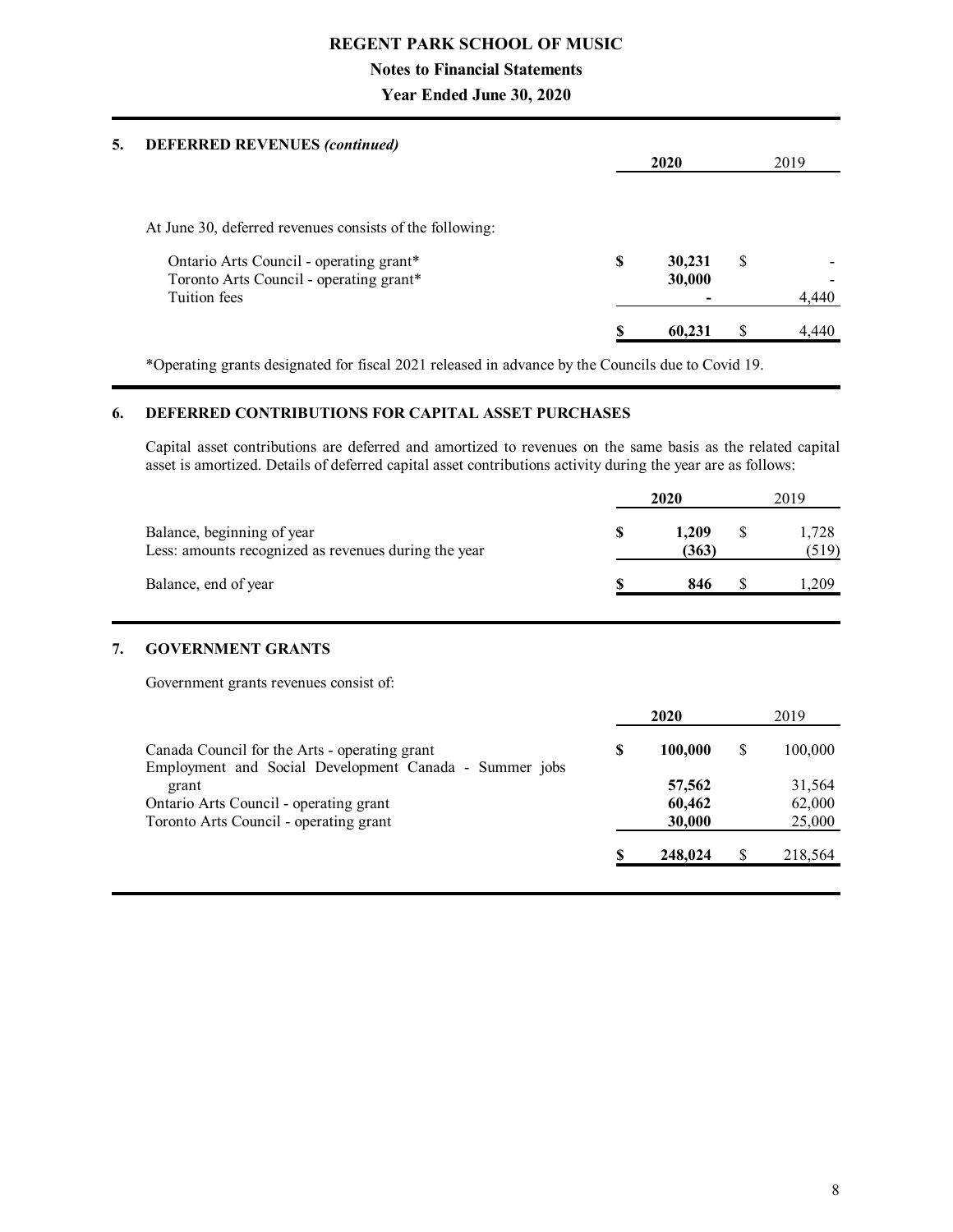**Year Ended June 30, 2020**

## **8. REGENT PARK SCHOOL OF MUSIC FOUNDATION**

On August 26, 2003, the Board of Directors of the School incorporated the Regent Park School of Music Foundation ("Foundation") to conduct certain fundraising activities and programs. In 2014, the Foundation commenced taking on substantially all fundraising efforts, including the annual fundraiser, CRESCENDO.

The Foundation raises funds to cover most of the operating expenses of the School, in addition to funds for scholarships, long-term capital and other projects, and to ensure the long-term viability of the School.

Contributions from the Foundation are measured at the exchange amount in the normal course of operations and are approved by their respective Boards of Directors.

The School is dependent on regular contributions from the Regent Park School of Music Foundation to fund its operations.

#### **9. FINANCIAL INSTRUMENTS**

Cash consists of cash on hand and deposits in accounts held with a major Canadian financial institution. Cash balances are sufficient to meet accounts payable and other financial liabilities as they come due.

Accounts receivable are regularly monitored to minimize and mitigate the credit risk of uncollected amounts.

It is management's opinion that the School is not exposed to significant market, credit or liquidity risks arising from its financial instruments.

#### **10. COMMITMENT**

The School has entered into a sub-lease agreement for premises ending December 31, 2023. The future minimum lease payments are as follows:

| 2021 | \$<br>60,000 |
|------|--------------|
| 2022 | 60,000       |
| 2023 | 60,000       |
| 2024 | 30,000       |
|      |              |
|      | 210,000      |

### **11. COMPARATIVE FIGURES**

Some of the comparative figures have been reclassified to conform to the current year's presentation.